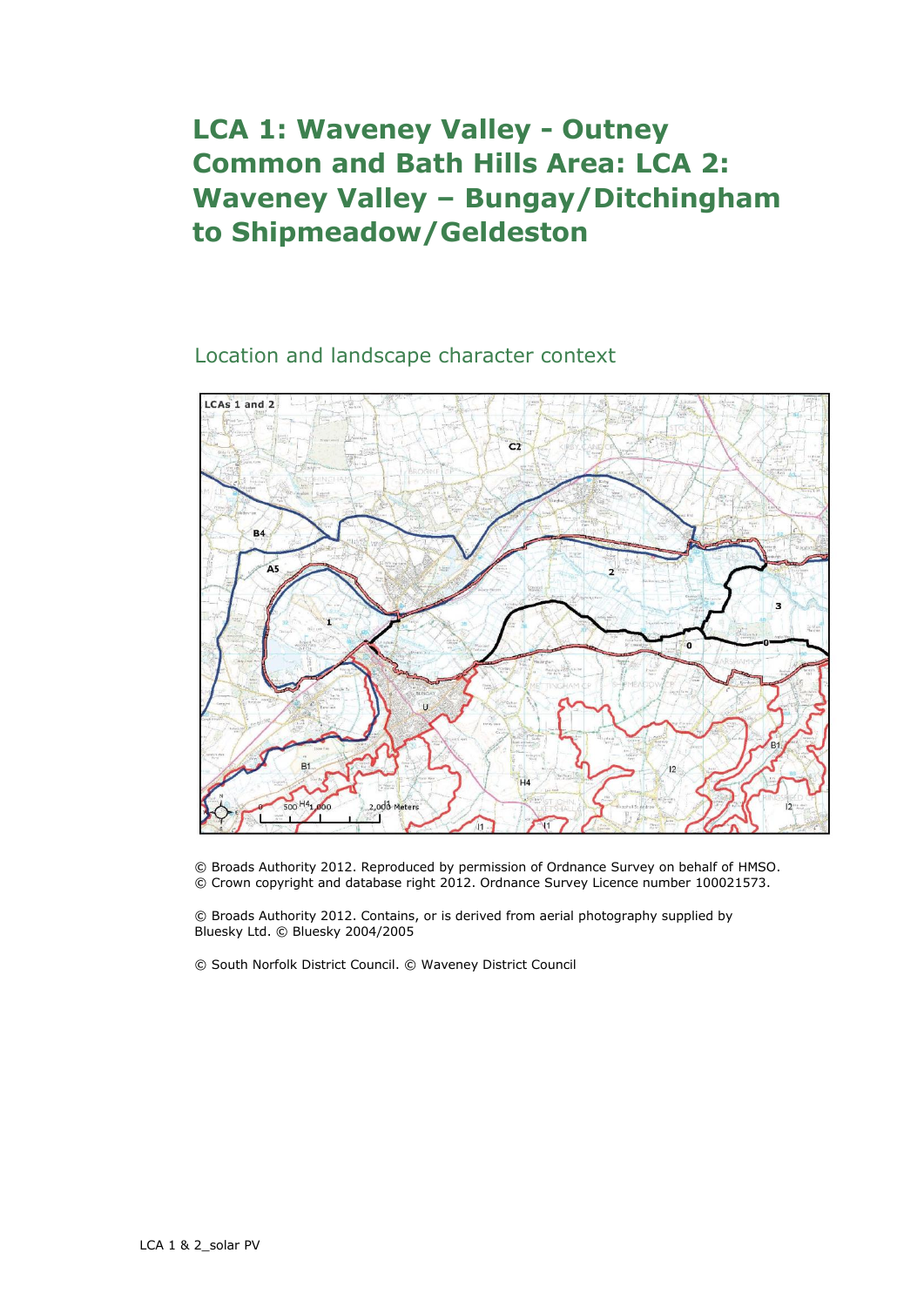## *Landscape Sensitivity Assessment for Solar PV Development*

| <b>Criteria</b>                                            | <b>Lower sensitivity</b>                                                                                                                                                                                                                                                                                                                                                                                                                                                                                                                                                                                                                                                                                                                                                                                                                                                                                                                                                                        |  |  |                                                                                                                                                                                                                                                                                                                                                                                                                                                                                                                                                                                                                                                                                                                                                                                                                                                                       | <b>Higher sensitivity</b> |  |  |
|------------------------------------------------------------|-------------------------------------------------------------------------------------------------------------------------------------------------------------------------------------------------------------------------------------------------------------------------------------------------------------------------------------------------------------------------------------------------------------------------------------------------------------------------------------------------------------------------------------------------------------------------------------------------------------------------------------------------------------------------------------------------------------------------------------------------------------------------------------------------------------------------------------------------------------------------------------------------------------------------------------------------------------------------------------------------|--|--|-----------------------------------------------------------------------------------------------------------------------------------------------------------------------------------------------------------------------------------------------------------------------------------------------------------------------------------------------------------------------------------------------------------------------------------------------------------------------------------------------------------------------------------------------------------------------------------------------------------------------------------------------------------------------------------------------------------------------------------------------------------------------------------------------------------------------------------------------------------------------|---------------------------|--|--|
|                                                            |                                                                                                                                                                                                                                                                                                                                                                                                                                                                                                                                                                                                                                                                                                                                                                                                                                                                                                                                                                                                 |  |  |                                                                                                                                                                                                                                                                                                                                                                                                                                                                                                                                                                                                                                                                                                                                                                                                                                                                       |                           |  |  |
| 1.Scenic and<br>special qualities                          | The character areas display a number of the Broads special qualities which<br>are sensitive to solar PV development. Specifically these include the sense<br>of tranquillity and the range and diversity of habitats associated with<br>woodland, hedgerows and winding waterways which are particularly<br>sensitive to solar PV and its associated footprint. Sensitivity is locally<br>reduced close to Bungay due to large scale development on the perimeter<br>of character area 1. However, overall the areas have a moderate-high<br>sensitivity to solar PV development in these terms.                                                                                                                                                                                                                                                                                                                                                                                                |  |  |                                                                                                                                                                                                                                                                                                                                                                                                                                                                                                                                                                                                                                                                                                                                                                                                                                                                       |                           |  |  |
|                                                            |                                                                                                                                                                                                                                                                                                                                                                                                                                                                                                                                                                                                                                                                                                                                                                                                                                                                                                                                                                                                 |  |  |                                                                                                                                                                                                                                                                                                                                                                                                                                                                                                                                                                                                                                                                                                                                                                                                                                                                       |                           |  |  |
| 2.Sense of<br>openness /<br>enclosure                      | Character area 1 is defined by a medium scale field pattern and more open<br>areas of landscape which would indicate a lower sensitivity, while character<br>area 2 has a small scale enclosed (hedgerow) field pattern where the river<br>meanders through the area. This small scale pattern indicates a higher<br>sensitivity to solar PV development due to land take. Both areas display<br>similar characteristics such as rising valley sides with an enclosed landscape<br>pattern, where hedgerows and tree cover filter views. Containment is<br>provided by undulating landform, particularly in character area 1. Elsewhere<br>this is enhanced by landscape elements such as wooded ridges and<br>hedgerows. The areas, when combined, have a moderate sensitivity. This<br>is due to the sense of enclosure and containment provided by hedgerows<br>and landform, although the small scale field pattern increases sensitivity as<br>a result of the likely field boundary loss. |  |  |                                                                                                                                                                                                                                                                                                                                                                                                                                                                                                                                                                                                                                                                                                                                                                                                                                                                       |                           |  |  |
|                                                            |                                                                                                                                                                                                                                                                                                                                                                                                                                                                                                                                                                                                                                                                                                                                                                                                                                                                                                                                                                                                 |  |  |                                                                                                                                                                                                                                                                                                                                                                                                                                                                                                                                                                                                                                                                                                                                                                                                                                                                       |                           |  |  |
| 3. Landscape and<br>land cover<br>pattern and scale        | The smaller scale field pattern of character area 2 would indicate a higher<br>sensitivity to solar PV due to the potential of the development footprint to<br>dilute the existing landscape pattern. However the medium scale landscape<br>of character area 1 with its undulating topography and greater degree of<br>screening provided by rising topography and wooded valley sides, reduces<br>sensitivity. The areas have a moderate sensitivity to solar PV development<br>in landscape pattern/scale terms.                                                                                                                                                                                                                                                                                                                                                                                                                                                                             |  |  |                                                                                                                                                                                                                                                                                                                                                                                                                                                                                                                                                                                                                                                                                                                                                                                                                                                                       |                           |  |  |
| <b>4. Perception and</b><br>experience of the<br>landscape |                                                                                                                                                                                                                                                                                                                                                                                                                                                                                                                                                                                                                                                                                                                                                                                                                                                                                                                                                                                                 |  |  |                                                                                                                                                                                                                                                                                                                                                                                                                                                                                                                                                                                                                                                                                                                                                                                                                                                                       |                           |  |  |
|                                                            | There is a strong sense of tranquillity and remoteness within both character<br>areas although this is diluted somewhat closer to the settlement of Bungay<br>where large scale development is apparent in area 1. This intrusion is<br>however localised and the areas as a whole retain a sense of remoteness.<br>This indicates a higher sensitivity to solar PV development due to the<br>perceptual changes the development would introduce to an undeveloped<br>area. The areas have a moderate-high sensitivity in perceptual terms.                                                                                                                                                                                                                                                                                                                                                                                                                                                     |  |  |                                                                                                                                                                                                                                                                                                                                                                                                                                                                                                                                                                                                                                                                                                                                                                                                                                                                       |                           |  |  |
|                                                            |                                                                                                                                                                                                                                                                                                                                                                                                                                                                                                                                                                                                                                                                                                                                                                                                                                                                                                                                                                                                 |  |  |                                                                                                                                                                                                                                                                                                                                                                                                                                                                                                                                                                                                                                                                                                                                                                                                                                                                       |                           |  |  |
| 5.Historic<br>landscape<br>character                       |                                                                                                                                                                                                                                                                                                                                                                                                                                                                                                                                                                                                                                                                                                                                                                                                                                                                                                                                                                                                 |  |  | These areas retain a sense of historic character which is reflected in<br>features such as the distinct medieval dole pattern and the traditional 17 <sup>th</sup><br>century grazing marsh pattern which are of higher sensitivity to solar PV<br>development due to vulnerability of such features to land take. This is<br>primarily due to the potential effects of solar PV on the coherence of such<br>landscape features. Also sensitive are the malting complexes and historic<br>settlements (Geldeston, Bungay and Ellingham Mill) within character area 2<br>which have a strong association with the former water mills and the<br>vernacular of the area which would be highly sensitive to solar farm<br>development. Additional historic features such as the historic commons<br>(The Hards) and the Bath Hills which are closely associated with the |                           |  |  |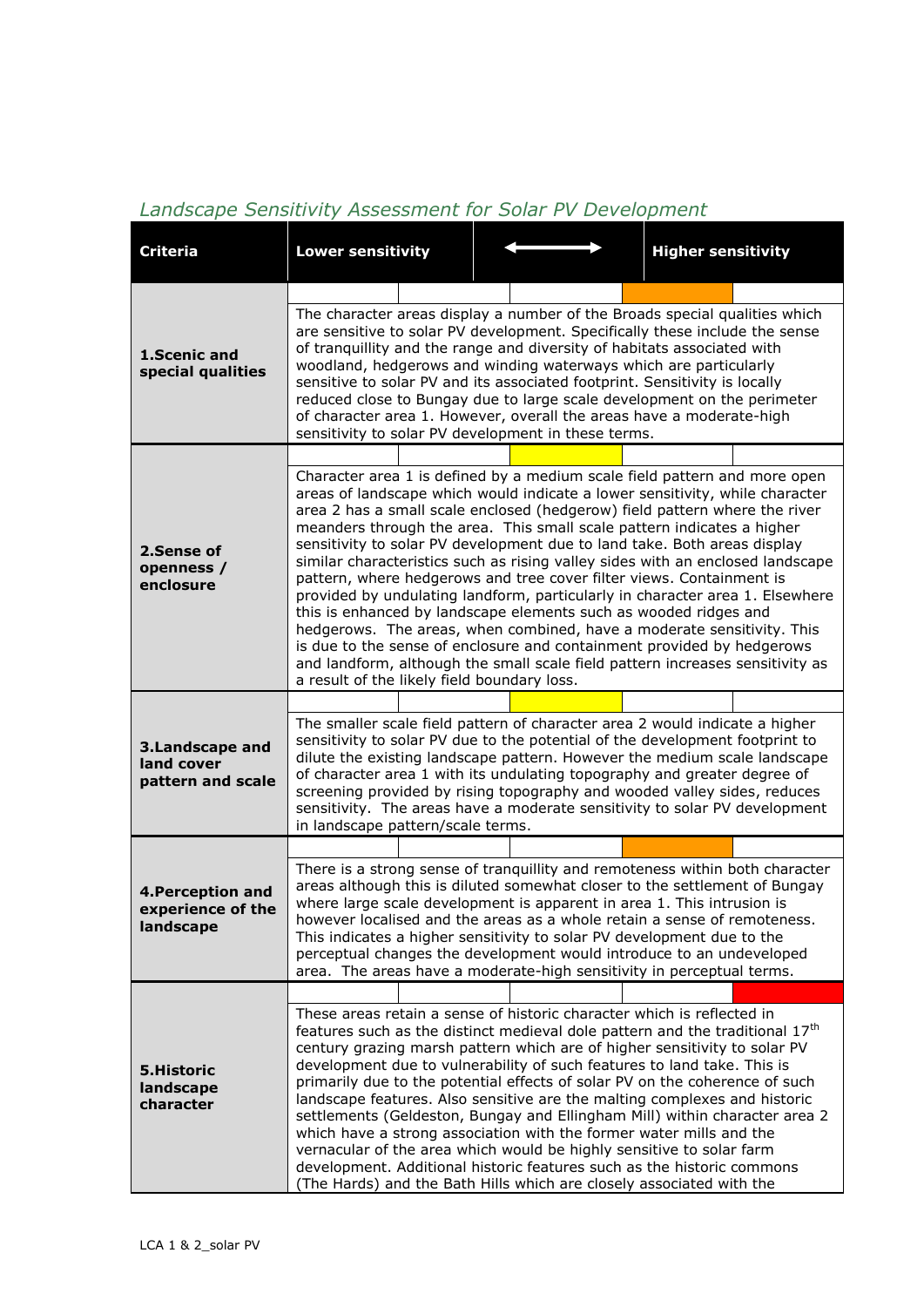|                                                                        | Ditchingham Estate are also sensitive to dilution of historic landscape<br>pattern from solar PV development. When combined, these features<br>indicate a clear sense of historic landscape character and as a result the<br>areas are considered to be highly sensitive to solar PV development.                                                                                                                                                                                                                                                                                                                                                                                                                                                                                                                                                                                                                                              |        |                                                                                                                  |                |  |  |  |
|------------------------------------------------------------------------|------------------------------------------------------------------------------------------------------------------------------------------------------------------------------------------------------------------------------------------------------------------------------------------------------------------------------------------------------------------------------------------------------------------------------------------------------------------------------------------------------------------------------------------------------------------------------------------------------------------------------------------------------------------------------------------------------------------------------------------------------------------------------------------------------------------------------------------------------------------------------------------------------------------------------------------------|--------|------------------------------------------------------------------------------------------------------------------|----------------|--|--|--|
| 6.Visual<br>sensitivities and<br>intervisibility                       | An enclosed landscape, defined by rising valley topography and surrounded<br>by wooded skylines, providing a degree of containment, indicating a lower<br>sensitivity to solar PV development in visual terms. Although contained,<br>there is some intervisibility with adjacent character areas outside the<br>Broads Executive Area (namely, areas A5 and B4 in South Norfolk District<br>and area H4 in Waveney District). This is particularly evident where<br>adjacent character areas are on higher ground (A5 and B4). This elevation<br>provides a greater degree of visibility and as such these areas are more<br>prominent in views. Although there is a level of structural screening<br>provided by rising landform, the filtered views of elevated land in adjacent<br>areas increase sensitivity, and therefore the sensitivity of the area is<br>moderate-high in visual terms.                                              |        |                                                                                                                  |                |  |  |  |
| <b>Discussion on</b><br>landscape<br>sensitivity                       | Overall the landscape sensitivity to solar PV development is moderate-high.<br>This is primarily due to the representation of special qualities within the<br>areas including the sense of tranquillity and the diversity of nature. These<br>characteristics are highly sensitive to solar PV development due to the<br>potential of development footprint to impact upon the diversity of habitats<br>and to create a developed landscape in an otherwise remote and tranquil<br>area, resulting in a perceptual change to landscape character. Also sensitive<br>to solar PV development is the historic landscape and settlement pattern<br>which is vulnerable to change as a result of development footprint. It is<br>however noted that the structural screening provided by landform and tree<br>cover indicates a lower sensitivity and therefore the landscape has an<br>overall moderate-high sensitivity to solar PV development. |        |                                                                                                                  |                |  |  |  |
|                                                                        | Land within the character areas<br>Roof mounted requiring<br>planning permission<br>Roof mounted $-$ < 1 hectare                                                                                                                                                                                                                                                                                                                                                                                                                                                                                                                                                                                                                                                                                                                                                                                                                               | н<br>н | Land outside the Executive Area<br>Roof mounted requiring<br>planning permission<br>Roof mounted $-$ < 1 hectare | $M-H$<br>$M-H$ |  |  |  |
|                                                                        | Field mounted: Small $- < 1$<br>hectare                                                                                                                                                                                                                                                                                                                                                                                                                                                                                                                                                                                                                                                                                                                                                                                                                                                                                                        | M-H    | Field mounted: Small - $<$ 1<br>hectare                                                                          | $M-H$          |  |  |  |
|                                                                        | Field mounted: Medium - 1<br>to 5 hectares                                                                                                                                                                                                                                                                                                                                                                                                                                                                                                                                                                                                                                                                                                                                                                                                                                                                                                     | н      | Field mounted: Medium - 1<br>to 5 hectares                                                                       | н              |  |  |  |
| <b>Sensitivity to</b><br>different sizes of<br>solar PV<br>development | <b>Commentary:</b><br>Although the character areas are sensitive to the majority of solar PV<br>development, the landscape is less sensitive to small scale solar PV (less<br>than one hectare) where field size can accommodate schemes of this size.<br>However, this is subject to careful siting and avoidance of intervisibility<br>where consideration should be given to landform and tree cover. The<br>sensitive characteristics set out above must also be given close<br>consideration so as to reduce any potential impacts, particularly on the<br>tranquil character and the historic settlement and landscape pattern.<br>Landscapes outside the Executive Area<br>The relevant character areas and sensitivities are:<br>South Norfolk-<br>A5: Waveney Rural River Valley: Rising valley sides to the Broads which<br>provide intervisibility.                                                                                 |        |                                                                                                                  |                |  |  |  |